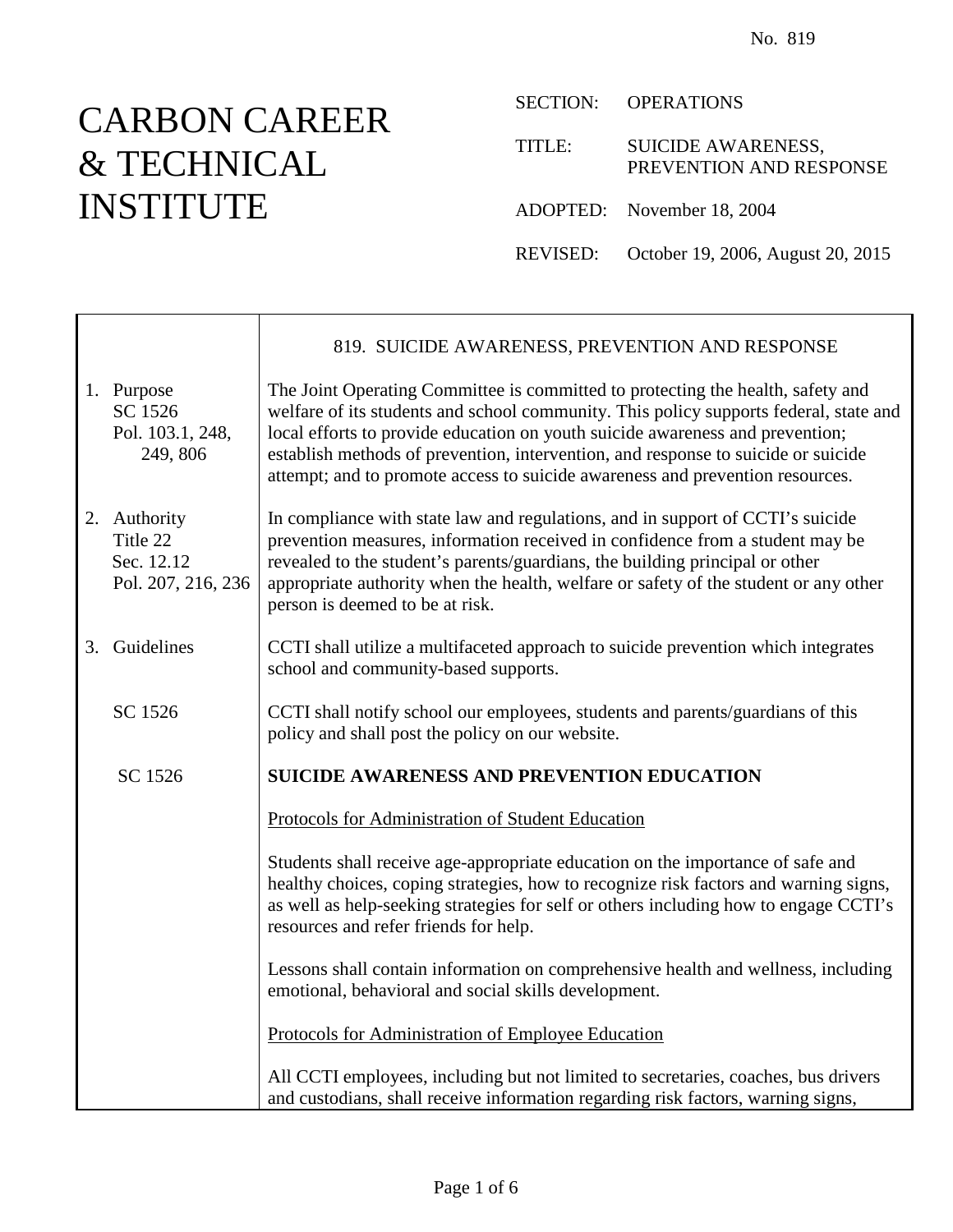|                     | response procedures, referrals, and resources regarding youth suicide prevention.                                                                                                                                                                                                                                             |
|---------------------|-------------------------------------------------------------------------------------------------------------------------------------------------------------------------------------------------------------------------------------------------------------------------------------------------------------------------------|
| SC 1526<br>Pol. 333 | As part of CCTI's professional development plan, professional educators shall<br>participate in four (4) hours of youth suicide awareness and prevention training<br>every five (5) years.                                                                                                                                    |
|                     | Additional professional development in risk assessment and crisis intervention shall<br>be provided to guidance counselors, school (center) mental health professionals and<br>school nurses.                                                                                                                                 |
|                     | <b>Resources for Parents/Guardians</b>                                                                                                                                                                                                                                                                                        |
|                     | CCTI may provide parents/guardians with resources including, but not limited to,<br>health promotion and suicide risk, including characteristics and warning signs; and<br>information about local behavioral/mental health resources.                                                                                        |
| SC 1526             | <b>METHODS OF PREVENTION</b>                                                                                                                                                                                                                                                                                                  |
|                     | The methods of prevention utilized by CCTI include, but are not limited to, early<br>identification and support for students at risk; education for students, staff and<br>parents/guardians; and delegation of responsibility for planning and coordination of<br>suicide prevention efforts.                                |
|                     | <b>Suicide Prevention Coordinator</b>                                                                                                                                                                                                                                                                                         |
|                     | A suicide prevention coordinator shall be designated by the Administrative Director<br>to act as a point of contact for issues relating to suicide. This may be an existing<br>CCTI employee. CCTI's suicide prevention coordinator shall be responsible for<br>planning and coordinating implementation of this policy.      |
|                     | <b>Early Identification Procedures</b>                                                                                                                                                                                                                                                                                        |
|                     | Early identification of individuals with one (1) or more suicidal risk factors or of<br>individuals exhibiting warning signs, is crucial to CCTI's suicide prevention efforts.<br>To promote awareness, CCTI's employees, students and parents/guardians should be<br>educated about suicidal risk factors and warning signs. |
|                     | Risk factors refer to personal or environmental characteristics that are associated<br>with suicide including, but not limited to:                                                                                                                                                                                            |
|                     | <b>Behavioral Health Issues/Disorders:</b>                                                                                                                                                                                                                                                                                    |
|                     | Depression.                                                                                                                                                                                                                                                                                                                   |
|                     | Substance abuse or dependence.                                                                                                                                                                                                                                                                                                |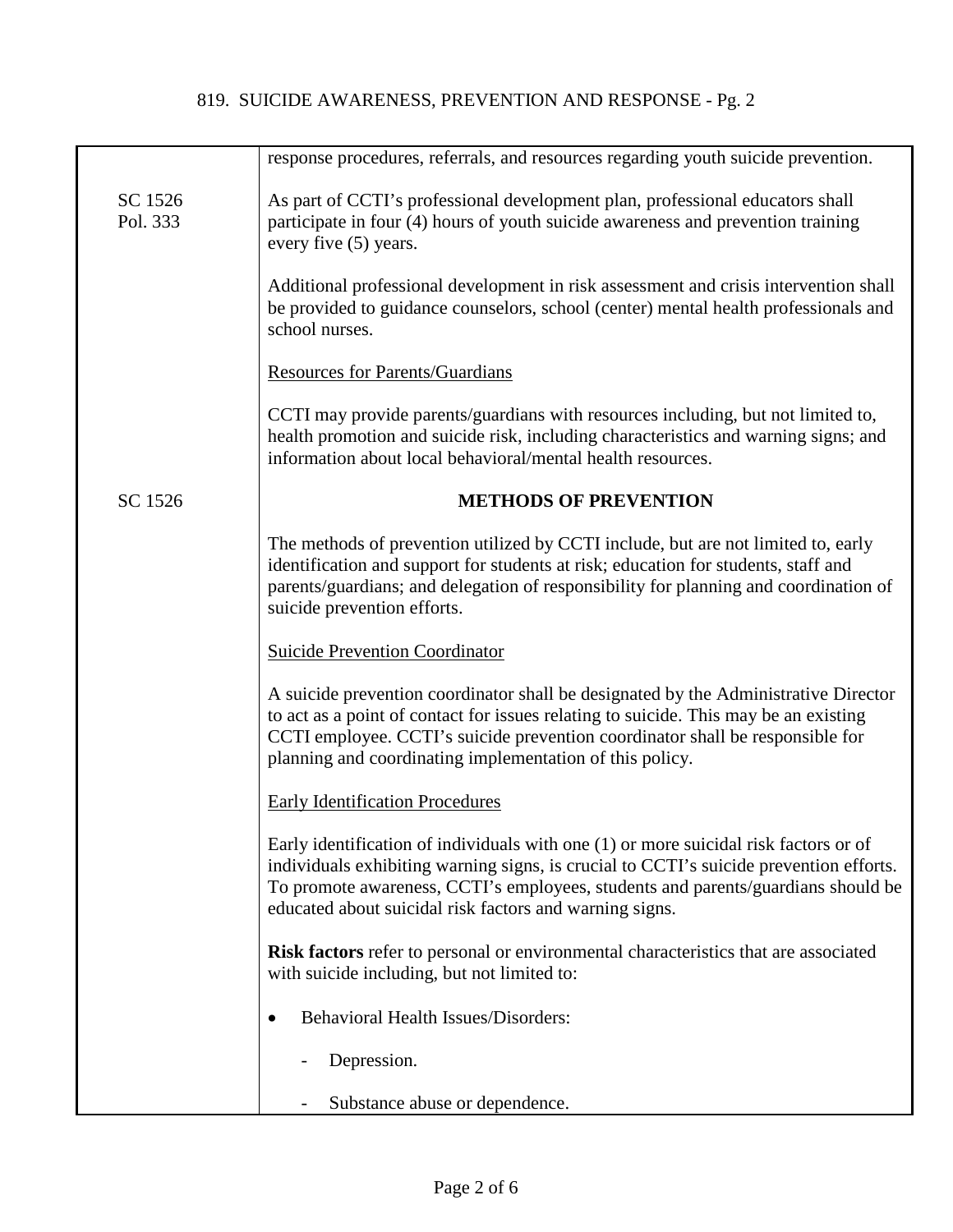| Previous suicide attempts.                                                                                                                                          |
|---------------------------------------------------------------------------------------------------------------------------------------------------------------------|
| Self injury.                                                                                                                                                        |
| <b>Personal Characteristics:</b>                                                                                                                                    |
| Hopelessness/Low self-esteem.                                                                                                                                       |
| Loneliness/Social alienation/isolation/lack of belonging.                                                                                                           |
| Poor problem-solving or coping skills.                                                                                                                              |
| Impulsivity/Risk-taking/recklessness.                                                                                                                               |
| Adverse/Stressful Life Circumstances:<br>$\bullet$                                                                                                                  |
| Interpersonal difficulties or losses.                                                                                                                               |
| Disciplinary or legal problems.                                                                                                                                     |
| Bullying (victim or perpetrator).                                                                                                                                   |
| School or work issues.                                                                                                                                              |
| Physical, sexual or psychological abuse.                                                                                                                            |
| Exposure to peer suicide.                                                                                                                                           |
| Family Characteristics:                                                                                                                                             |
| Family history of suicide or suicidal behavior.                                                                                                                     |
| Family mental health problems.                                                                                                                                      |
| Divorce/Death of parent/guardian.                                                                                                                                   |
| Parental-Child relationship.                                                                                                                                        |
| Warning signs are indications that someone may be in danger of suicide, either<br>immediately or in the near future. Warning signs include, but are not limited to: |
| Expressions such as hopelessness, rage, anger, seeking revenge, feeling trapped,<br>anxiety, agitation, no reason to live or sense of purpose.                      |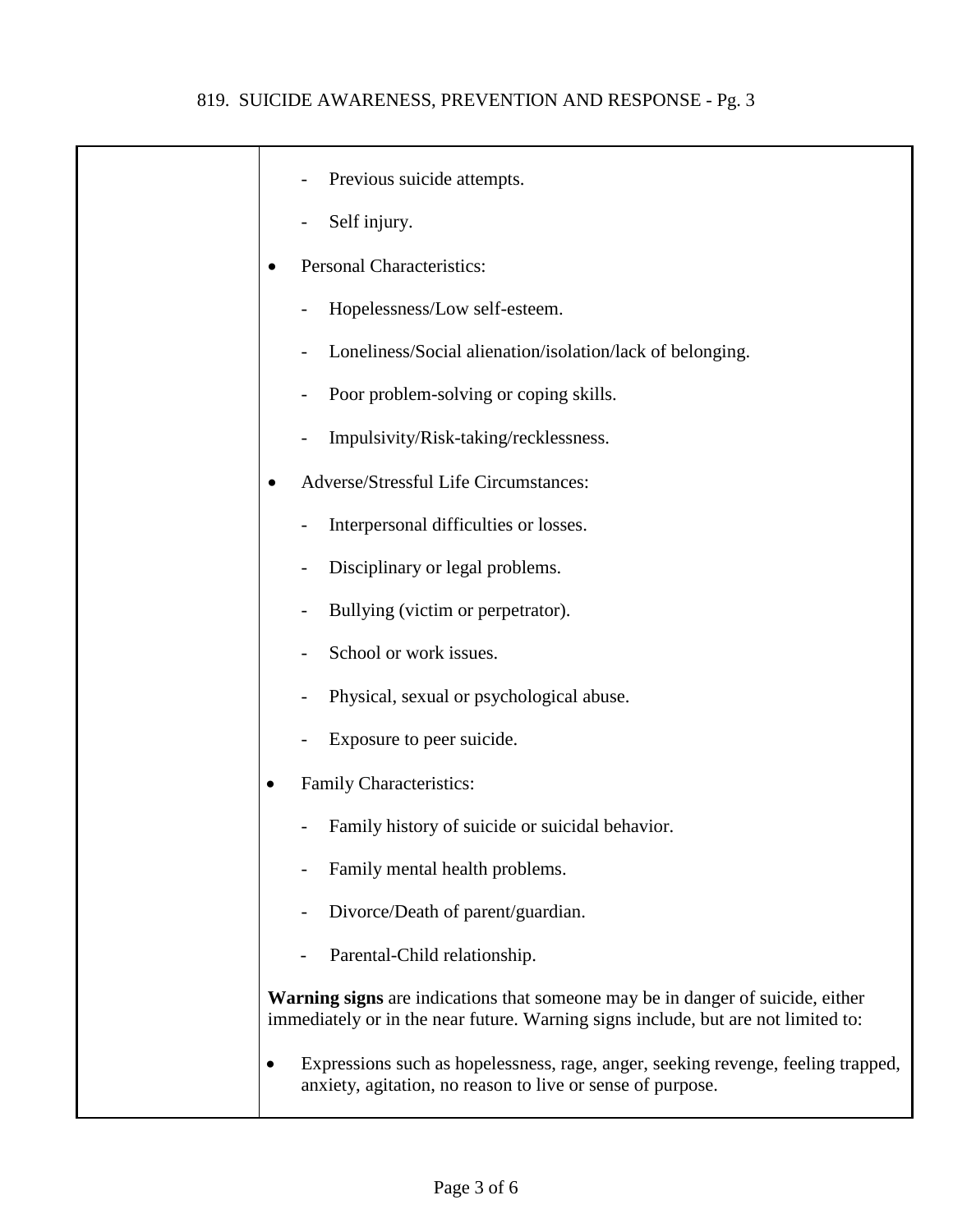|                                          | Recklessness or risky behavior.<br>$\bullet$                                                                                                                                                                                                                                                                                                                                                      |
|------------------------------------------|---------------------------------------------------------------------------------------------------------------------------------------------------------------------------------------------------------------------------------------------------------------------------------------------------------------------------------------------------------------------------------------------------|
|                                          | Increased alcohol or drug use.<br>$\bullet$                                                                                                                                                                                                                                                                                                                                                       |
|                                          | Withdrawal from friends, family, or society.<br>$\bullet$                                                                                                                                                                                                                                                                                                                                         |
|                                          | Dramatic mood changes.                                                                                                                                                                                                                                                                                                                                                                            |
|                                          | <b>Referral Procedures</b>                                                                                                                                                                                                                                                                                                                                                                        |
|                                          | Any CCTI employee who has identified a student with one (1) or more risk factors<br>or who has an indication that a student may be contemplating suicide, shall refer the<br>student for further assessment and intervention.                                                                                                                                                                     |
|                                          | Documentation                                                                                                                                                                                                                                                                                                                                                                                     |
|                                          | CCTI shall document the reasons for referral, including specific warning signs and<br>risk factors identified as indications that the student may be at risk.                                                                                                                                                                                                                                     |
| SC 1526                                  | <b>METHODS OF INTERVENTION</b>                                                                                                                                                                                                                                                                                                                                                                    |
|                                          | The methods of intervention utilized by CCTI include, but are not limited to,<br>responding to suicide threats, suicide attempts in the school, suicide attempts outside<br>of the school, and completed suicide. Suicide intervention procedures shall address<br>the development of an emotional or mental health safety plan for students identified<br>as being at increased risk of suicide. |
| Pol. 103.1, 113,<br>113.2, 113.3,<br>114 | If a student is identified as being at risk for suicide or attempts suicide and the<br>student may require special education services or accommodations, the Director of<br>Special Education or designee shall be notified and shall take action to address the<br>student's needs in accordance with applicable law, regulations and Joint Operating<br>Committee policy.                       |
|                                          | Documentation                                                                                                                                                                                                                                                                                                                                                                                     |
|                                          | The school shall document observations, recommendations and actions conducted<br>throughout the intervention and assessment process including verbal and written<br>communications with students, parents/guardians and mental health service<br>providers.                                                                                                                                       |
|                                          | The Administrative Director or designee shall develop administrative regulations<br>providing recommended guidelines for responding to a suicide threat.                                                                                                                                                                                                                                          |
|                                          |                                                                                                                                                                                                                                                                                                                                                                                                   |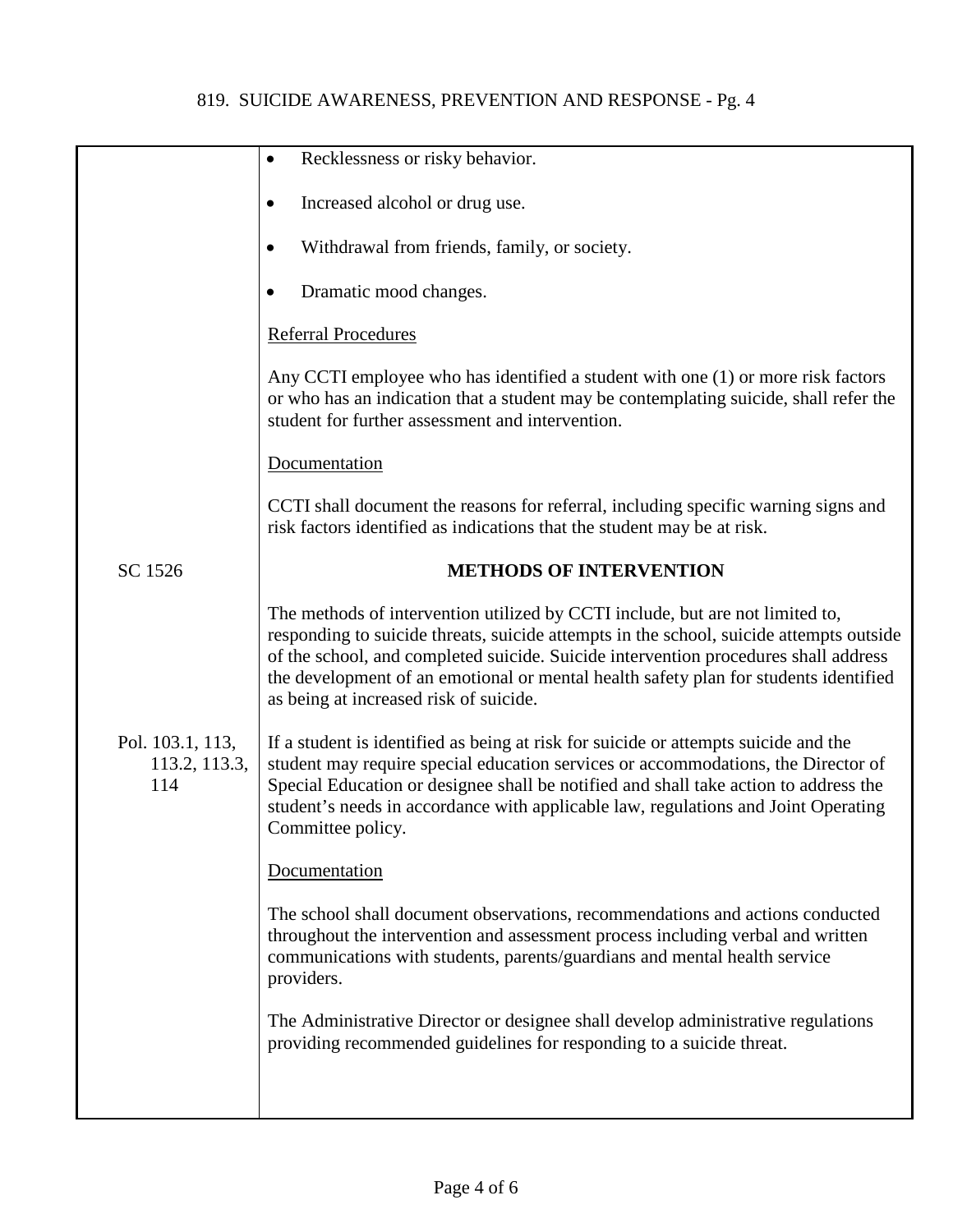| SC 1526                                       | METHODS OF RESPONSE TO SUICIDE OR SUICIDE ATTEMPT                                                                                                                                                                                                                                                                                                                               |
|-----------------------------------------------|---------------------------------------------------------------------------------------------------------------------------------------------------------------------------------------------------------------------------------------------------------------------------------------------------------------------------------------------------------------------------------|
|                                               | The methods of response to a suicide or a suicide attempt utilized by the school<br>include, but are not limited to:                                                                                                                                                                                                                                                            |
|                                               | Identifying and training the school's crisis response/crisis intervention team.<br>1.                                                                                                                                                                                                                                                                                           |
|                                               | Determining the roles and responsibilities of each crisis response team member.<br>2.                                                                                                                                                                                                                                                                                           |
|                                               | Notifying students, employees and parents/guardians.<br>3.                                                                                                                                                                                                                                                                                                                      |
|                                               | Working with families.<br>4.                                                                                                                                                                                                                                                                                                                                                    |
|                                               | Responding appropriately to the media.<br>5.                                                                                                                                                                                                                                                                                                                                    |
|                                               | Collaborating with community providers.<br>6.                                                                                                                                                                                                                                                                                                                                   |
|                                               | The Administrative Director or designee shall develop administrative regulations<br>with recommended guidelines for responding to a suicidal act or attempt on school<br>grounds or during a school-sponsored event.                                                                                                                                                            |
|                                               | <b>Re-Entry Procedures</b>                                                                                                                                                                                                                                                                                                                                                      |
| Pol. 103.1, 113,<br>113.2, 113.3,<br>117, 204 | A student's excusal from attendance after a mental health crisis and the student's<br>return to the school shall be consistent with state and federal laws and regulations.                                                                                                                                                                                                     |
|                                               | A school-employed mental health professional, the building principal or suicide<br>prevention coordinator shall meet with the parents/guardians of a student returning<br>to the school after a mental health crisis, and, if appropriate, meet with the student to<br>discuss re-entry and applicable next steps to ensure the student's readiness to return<br>to the school. |
|                                               | When authorized by the student's parent/guardian, the designated school employee<br>shall coordinate with the appropriate outside mental health care providers.                                                                                                                                                                                                                 |
|                                               | The designated school employee will periodically check in, as needed, with the<br>student to facilitate the transition back into the school community and address any<br>concerns.                                                                                                                                                                                              |
| SC 1526                                       | <b>REPORT PROCEDURES</b>                                                                                                                                                                                                                                                                                                                                                        |
|                                               | Effective documentation assists in preserving the safety of the student and ensuring<br>communication among school staff, parents/guardians and mental health service<br>providers.                                                                                                                                                                                             |